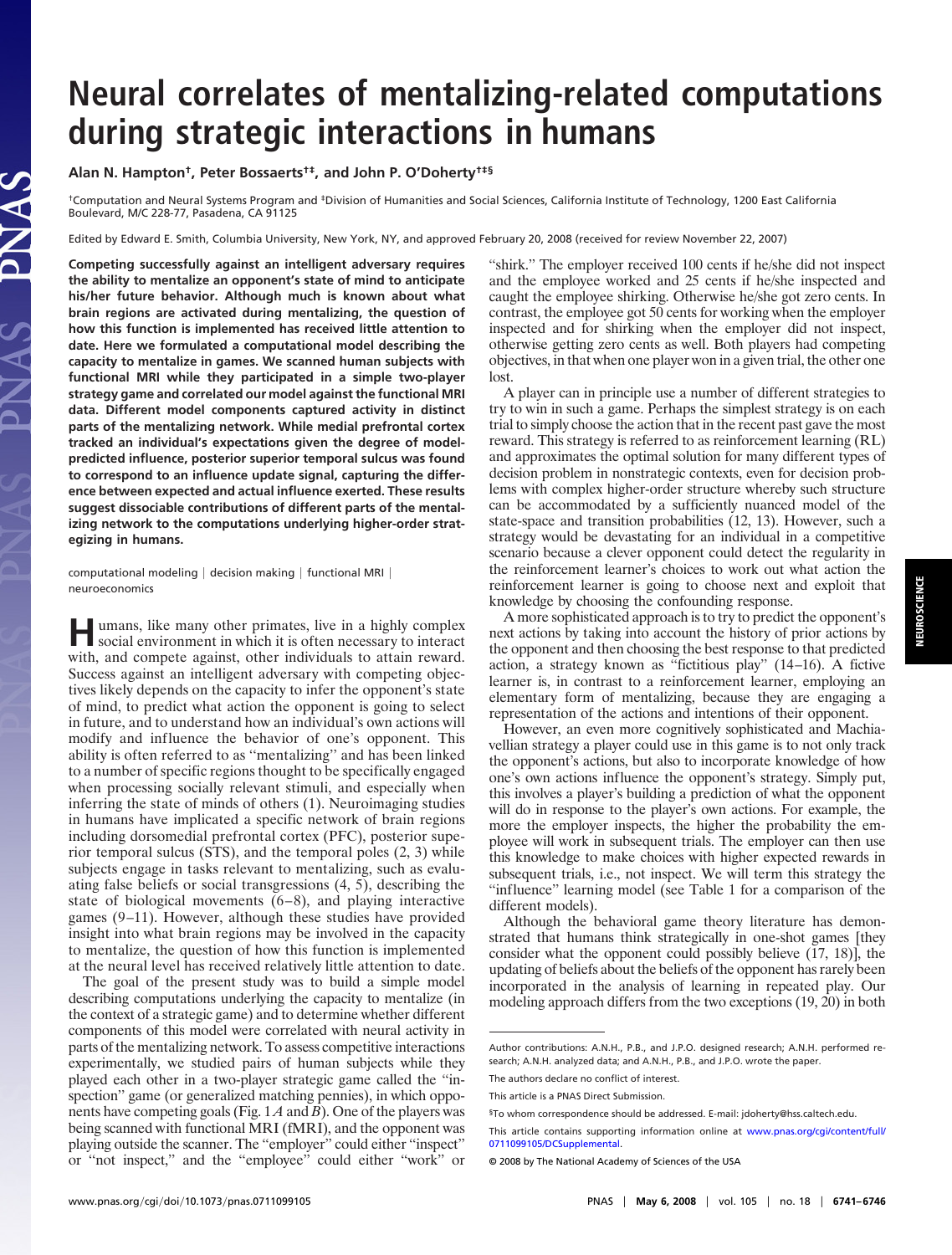### **Table 1. Model update rules**

| Model                   | Update rule                                                                          |
|-------------------------|--------------------------------------------------------------------------------------|
| RL<br><b>Fictitious</b> | $V_{t+1}^a = V_t^a + \eta (R_t - V_t^a)$<br>$p_{t+1}^* = p_t^* + \eta (P_t - p_t^*)$ |
| Influence               | $p_{t+1}^* = p_t^* + \eta (P_t - p_t^*) - \kappa (Q_t - q_t^*)$                      |
|                         |                                                                                      |

The RL model updates the value of the chosen action *a* with a simple Rescorla–Wagner (35) prediction error  $(R_t - V_t^a)$  as the difference between received rewards and expected rewards, where  $\eta$  is the learning rate. The fictitious play model instead updates the state (strategy) of the opponent  $p_{t}^{\ast}$ with a prediction error ( $P_t - p_t^*$ ) between the opponent's action and expec<mark>ted</mark> strategy. The influence model extends this approach by also including the influence  $(Q_t - q_t^{**})$  that a player's own action  $Q_t$  *has on the opponent's strategy (see Methods*).

its simplicity (fewer parameters are needed) and its form, which is more relevant for neuroscience, because it disentangles the two components of the prediction error, as we explain later on.

We chose the inspection game for our experimental study because there is no simple best way of playing it (in game-theoretic terms, it does not have a pure-strategy equilibrium): always inspecting makes the employee always work, in which case inspecting is not optimal, etc. Hence, regardless of the learning model implemented, strategies will keep switching, and, consequently, learning never disappears.

### **Results**

**Model Fits to Behavior.** To address which of the above strategies most closely captured subjects' behavior, we fit each model to behavior separately and compared the goodness of fit of each model. We found that the influence learning model provided a significantly better fit to subjects' behavior  $(P < 0.005$ , paired *t* test) than did either the fictitious play rule or the RL rule, even when taking into account the different number of free parameters in each model by performing an out-of-sample test [Fig. 1*C* and [supporting](http://www.pnas.org/cgi/data/0711099105/DCSupplemental/Supplemental_PDF#nameddest=SF1) [information \(SI\) Fig. S1\]](http://www.pnas.org/cgi/data/0711099105/DCSupplemental/Supplemental_PDF#nameddest=SF1). The influence model also fit better than a variation of the experience-weighted attraction (EWA) learning rule, which involves a combination of RL and fictitious play but has the same number of parameters and hence is equal in model

complexity to the influence model (15). Fig. 1*D* shows the relationship between the probability of an action being selected as predicted by the influence model, and actual subject choices. These findings suggest that subjects are not only using representations of the opponents' future choices to guide choice, but are also employing representations of the opponents' likely responses to their own actions.

**fMRI Correlates of Influence-Based Expectations.** We next analyzed the fMRI data from the player being scanned to determine whether we could find evidence of neural signals reflecting the different components of the influence model, and, if so, whether those signals are better accounted for by the influence model than by the fictitious play or simple RL models. A comparison of brain signals associated with the expected reward of the chosen action, as predicted by each model, is shown in Fig. 2*A*. Expected value signals from the influence model were significantly correlated with neural activity in medial orbitofrontal cortex (mOFC), medial PFC (mPFC) [encompassing both ventral and dorsal aspects, significant at  $P < 0.05$  corrected for small volume (SVC)], and right temporal pole  $(P < 0.05$  SVC). By contrast, only weak correlations with the expected value signals from the fictitious play model were found in mOFC, whereas no significant correlations were found with expected value as computed by the simple RL model.

**Comparison of Influence, Fictitious, and RL Model Fits to fMRI Data.** We tested for brain regions showing a significantly better fit to the influence model than the RL model. This analysis revealed significant effects extending from mid to dorsal mPFC  $(P < 0.05$  SVC; Fig. 2*B*), as well as in the right temporal pole [\(Fig. S2\)](http://www.pnas.org/cgi/data/0711099105/DCSupplemental/Supplemental_PDF#nameddest=SF2). The regression fits of the three models are shown in Fig. 2*C* for mPFC, demonstrating the superiority of the influence model in accounting for neural activity in this area. We then binned BOLD activity from mPFC according to the expected reward as predicted by the influence model to illustrate the relationship between evoked fMRI responses and the model predictions (Fig. 2*D*). These data show that the influence model provides a significantly better account of the neural data in mPFC than does a simple RL model. In addition to the voxel-based analysis we performed an ROI analysis by



**Fig. 1.** Inspection game and behavioral results. (*A*) Two interacting players are each individually given two action choices at the beginning of each trial. Players are given 1 second to respond, and their choices are highlighted with a red frame for another second before being covered with a blank screen. Five seconds after the start of the trial, the actions of both players are shown to each player for 1.5 s, with the payoff each one individually receives shown at the top. (*B*) Payoff matrix for the inspection game used in this paper. (*C*) Log likelihood errors for each computational model tested shows that the influence model, which incorporates the effects of players' actions influencing their opponents, has a better fit to subjects' behavior than either the RL or fictitious play models or these two models combined. To account for overfitting and the effects of differences in free parameters between models we used an out-of-sample prediction validation technique, as shown in [Fig. S1.](http://www.pnas.org/cgi/data/0711099105/DCSupplemental/Supplemental_PDF#nameddest=SF1) Error bars show the SEM of individual log likelihoods. (*D*) Furthermore, the actual probability of a player taking a specific behavioral action is linear with respect to the probability of choosing that action as computed by the influence model. Here, behavior and predictions are shown separately for the employer and employee. Error bars are SEM over subjects.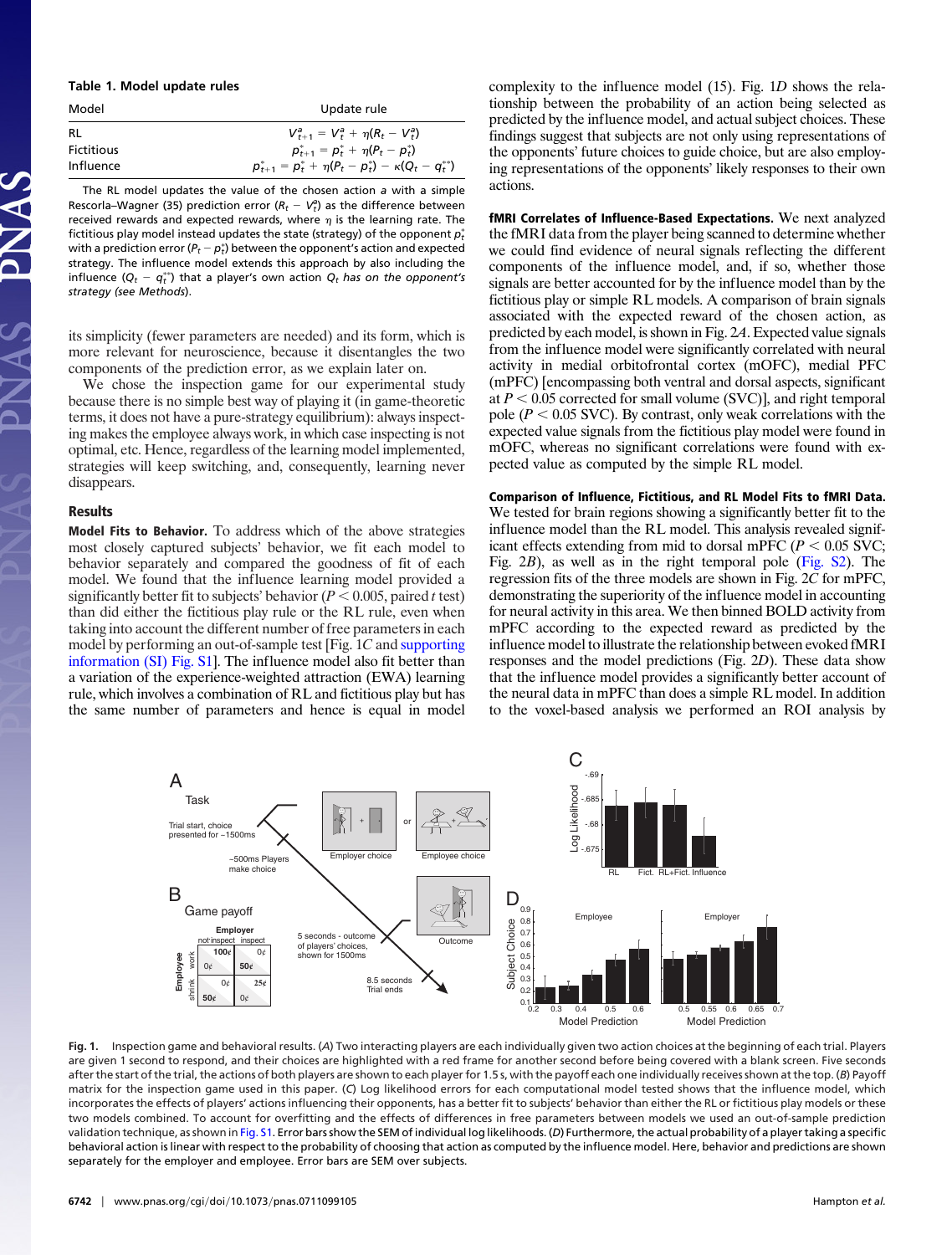

**Fig. 2.** Expected reward signals. (*A*) At the time of choice, the expected reward of the action selected by a player is shown across the brain as calculated by different computational models. The expected reward signal from the influence model is correlated significantly with BOLD responses in mOFC (0, 36, -21 mm,  $z = 3.56$ ), mPFC (-3, 63, 15 mm,  $z = 3.29$ ), and in the right temporal pole (42, 15, -39,  $z = 3.98$ ), the latter two areas surviving at  $P < 0.05$  correction for small volume (SVC) within an 8-mm sphere centered on coordinates from areas implicated in mentalizing (3), whereas only the fictitious play model has significant activity in mOFC (at  $P < 0.001$ ). The RL model had no significant activity correlating with expected reward anywhere in the brain. (B) An analysis to test for areas showing neural activity related to expected reward, which is explained significantly better by the influence model than by the RL model, revealed statistically significant effects in mPFC (-3, 57, 12 mm,  $z = 3.11$ ;  $P < 0.05$  SVC). (C) The average correlation coefficients for each model from the area reported in *B* (extracted from all voxels showing effects at  $P < 0.005$  in mPFC). All images shown depict whole-brain voxel-wise comparisons; small volumes are defined only for the purposes of correction for multiple comparisons. (*D*) fMRI activity in mPFC shows a linear relation with binned expected reward probabilities as computed by the influence model (fMRI activity extracted from individual peaks in a 10-mm search radius centered on peak from *B*). (*E*) The computational models tested in this article make distinctly different predictions about the expected reward signals after switching actions (switch) or sticking to the same action (nonswitch) as a consequence of influencing the opponent. Intuitively, the underlying reason is that both RL and fictitious play will most likely ''stay'' after a reward and ''switch'' after a nonreward. However, the influence model has a higher incentive to switch even after receiving a reward. That is, expected reward signals associated with a specific action do not necessarily increase after the receipt of a reward when taking into consideration the influence that specific action exerts on the opponent's strategy. (*F*) fMRI responses in mPFC at the time of choice on switch compared with nonswitch trials show a response profile consistent with the influence model and not the fictitious play models or RL models (the data are extracted from a 10-mm sphere centered on peak from *B*). The difference between the employee and employer was significant at  $P = 0.02$ .

extracting averaged activity across voxels within an 8-mm sphere in mPFC [centered on mean coordinates from a metaanalysis by Frith and Frith (3)]. We fit the expected reward regressor from the RL and the influence model separately to these data and compared the regression fits across subjects using a paired *t* test. The expected reward signal from the influence model provided a significantly better fit than the expected reward signal from the RL model at *P* 0.005 within our mPFC ROI, confirming the conclusions from our voxel-based analysis.

We then aimed to differentiate between the effects of the influence model and the more closely related fictitious play model in this area. For this, we looked specifically at the points in the experiment when the predictions of these two models differ. In particular, the influence model predicts that the expected value after a switch in action choice (i.e., moving from working to shirking or vice versa on successive trials) is on average higher than the expected reward when not switching choice (i.e., taking the same action on successive trials), whereas the fictitious play and indeed RL models predict exactly the opposite (Fig. 2*E*). This effect is greatest for the employee, because behavioral fits indicate that subjects exert more influence on their opponent when playing this role. An analysis of BOLD activity in the mPFC region of interest at the time of choice revealed a positive signal in this area on switch compared with nonswitch trials for the employee, consistent with the predictions of the influence model but not with either the fictitious play or simple RL models (Fig. 2*F*). These results therefore suggest that the influence model does indeed account better for neural activity in mPFC than the fictitious play model.

**fMRI Correlates of Updating Signals for Influence Model.** At the time of outcome, according to the influence model, a player needs to update his/her expectations of the opponent's strategy using two different components: an influence update signal found only in the influence model and not in either of the other two models, which encodes the magnitude by which the opponent's behavior adapts because of a player's own action; and, in common with both the RL model and the fictitious play model, a prediction error signal that encodes the discrepancy between expected and actual rewards. We found that neural activity in another key component of the mentalizing network, STS (bilaterally), was significantly correlated with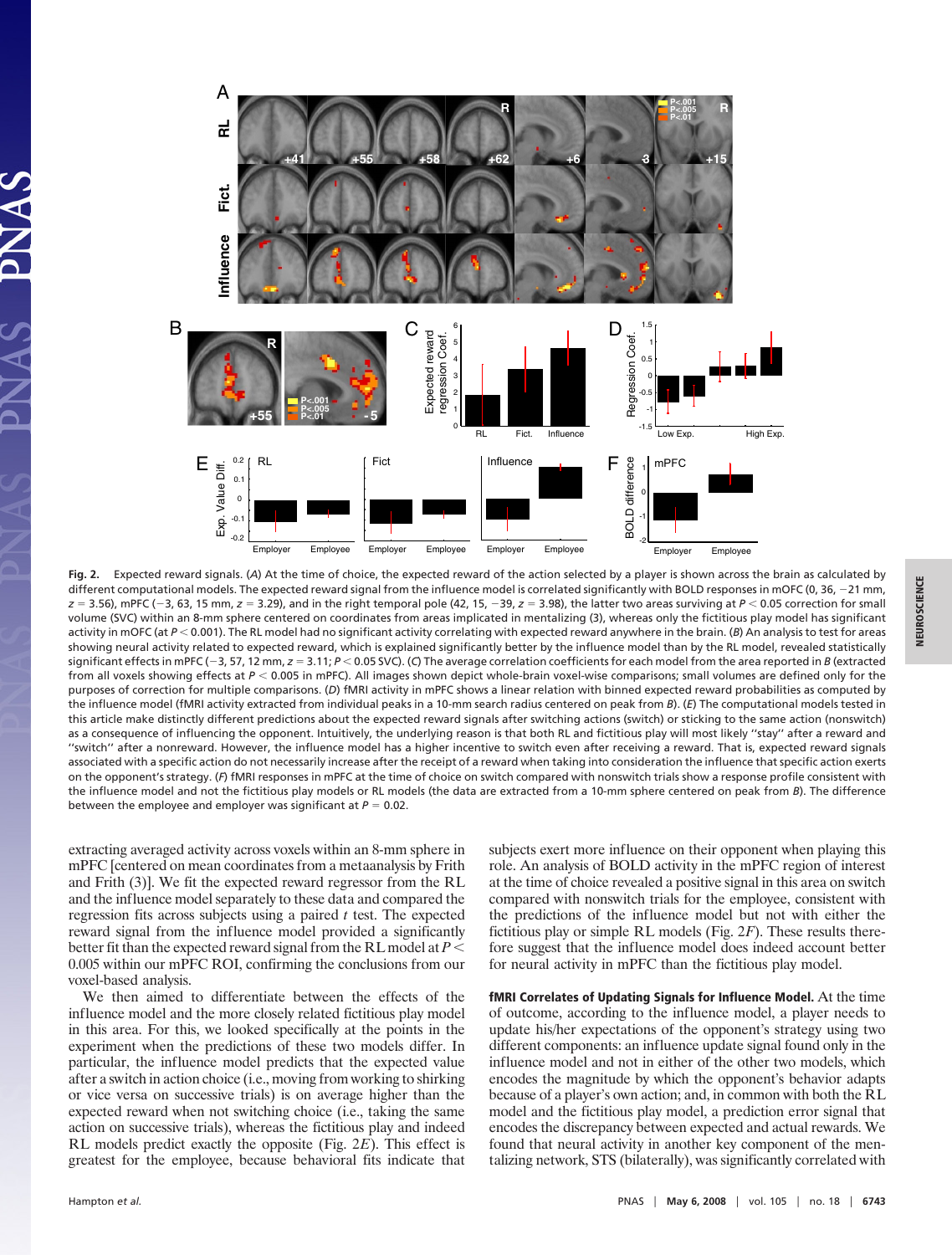

**Fig. 3.** Influence signals in the brain. (*A*) At the time of outcome, the influence update of the inferred opponent's strategy shows significant correlations with activity in STS bilaterally ( $-57$ ,  $-54$ , 0 mm,  $z = 3.32$  and 60,  $-54$ , 9 mm,  $z = 3.35$ ;  $P < 0.05$  SVC). (*B*) The degree to which a subject thinks he/she is influencing his/her opponent can be measured by taking the difference in log-likelihood fits between the influence and fictitious models on each player's behavior. Likewise, brain regions invoked in computing the influence on the opponent will correlate more strongly with the influence model for subjects invoking this approach when compared with subjects that do not. Influence signals were found to significantly covary with the model likelihood difference (influence - fictitious) across subjects in mPFC (-3, 51, 24 mm,  $z =$ 4.09;  $P < 0.05$  SVC). (*Right*) The relationship between influence regression coefficients and model likelihood differences in mPFC. All images shown depict whole-brain voxel-wise comparisons; small volumes are defined only for the purposes of correction for multiple comparisons.

the influence update signal ( $P < 0.05$  SVC; Fig. 3A), suggestive of a role for this region in guiding the update of expected value representations in mPFC. Prediction error signals were found to correlate with neural activity in ventral striatum bilaterally (see [Fig.](http://www.pnas.org/cgi/data/0711099105/DCSupplemental/Supplemental_PDF#nameddest=SF3) [S3\)](http://www.pnas.org/cgi/data/0711099105/DCSupplemental/Supplemental_PDF#nameddest=SF3), consistent with many previous findings implicating this area in prediction error coding (21–24). Moreover, this analysis revealed significant prediction error effects in mPFC, suggesting that this signal could also contribute to the updating of expectations in this region.

**fMRI Correlates of Between-Subject Differences in Influence-Related Strategizing.** To further investigate differences between the influence and fictitious play models, we examined between-subject variability in the degree to which the influence model provided a better fit to subjects' behavior than the fictitious play model, by comparing the difference in the likelihoods of the two models and correlating that with neural activity elicited by the influence update signal. This measure can be taken as an assay of the individual differences in the degree of influence-based strategizing within our subject group. We found a significant between-subject correlation in the degree of influence activity and the difference in likelihoods between the influence and fictitious play models in dorsomedial PFC ( $P < 0.05$  SVC; Fig. 3*B*). These results suggest that, among subjects who strategize more, the influence-based model correlated better with neural activity in mPFC.

**Correlations Between Regions During Task Performance.** Given the structure of our computational model, an important implication of our findings is that neural activity in mPFC ought to be predictable from a combination of the signals contained in posterior STS (pSTS) and ventral striatum. To test this hypothesis we computed correlations between activity in mPFC and activity in pSTS and ventral striatum separately for each different time point within a trial. We found a significant increase in correlations between activity in STS and mPFC and between activity in ventral striatum and mPFC after receipt of the outcome (when prediction errors and



**Fig. 4.** Interregion correlation analysis. (*A* and *B*) Correlations among mPFC, STS, and ventral striatum were computed for each time point within a trial to determine whether there were significant changes in the correlations between these brain regions at the point the outcome was received (when prediction errors were generated) compared with other time points in the trial. Heat plots of region correlations through time are shown separately for each subject, with correlations between mPFC and STS shown in *A* and correlations between mPFC and ventral striatum (vStriatum) in *B*. Red indicates a high correlation between both regions, and blue indicates a low correlation. Shaded areas indicate the time subjects are given their choices (0 s, time of choice) and the time of outcome (5 s into trial). (*C*) The mean correlation between regions is shown averaged across all subjects for each time point in the trial. A significant increase in correlation after the outcome of a trial was revealed was found at 6.5 s into the trial (significant at  $P < 0.01$ ) compared with the correlation at 4 s; paired *t*test). This supports the idea that information processed at the time of outcome in STS and ventral striatum is being shared with mPFC so as to facilitate updating in the expected reward for a given action. (*D*) Scatter plots of BOLD activity from a typical subject showing the correlation between regions after the trial outcome. Red lines indicates the linear regression fit of STS activity against mPFC activity (*Left*) and of ventral striatum activity against mPFC activity (*Right*).

influence errors are generated) compared with the period before the outcome was delivered (significant at  $P < 0.01$  for both regions; Fig. 4). Moreover, activity in mPFC at the time of outcome was significantly better predicted by a linear combination of signals in STS and ventral striatum than by the signals in either of these regions alone (at  $P < 10^{-6}$ ). These findings therefore support the possibility that mPFC, ventral striatum, and pSTS constitute a functionally interacting network underlying computations in strategic game playing, consistent with the tenets of our computational model.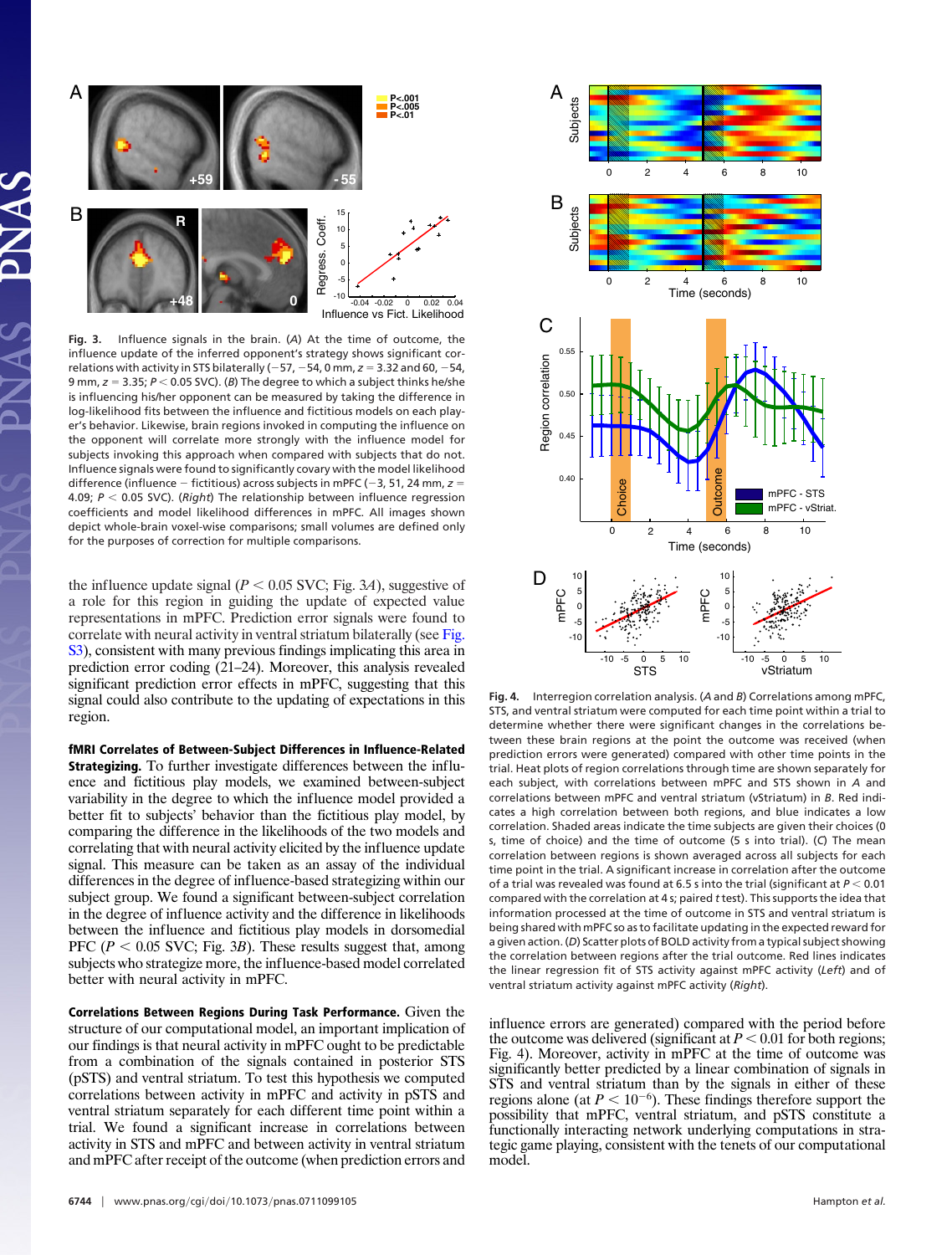### **Discussion**

In the present study we show that a model that captures an updating strategy in which individuals keep track not only of the actions of the opponent, but also of how opponents are influenced in response to their own actions, provides a good account of behavior during performance of a simple strategic game. We also show that specific computational signals needed for the implementation of such a strategy are correlated with neural activity in different parts of the mentalizing network.

mPFC and pSTS were found to fulfill very different roles in the context of our computational framework. Whereas activity in mPFC was found to track the predicted future reward corresponding to a particular choice given the degree of influence expected, activity in pSTS was found to correspond to an update signal, capturing the difference between the degree of influence expected on a given trial and the actual influence exerted once the outcome had been revealed.

Reward expectations in mPFC were found to be correlated specifically with the predictions of the full influence model, suggesting that these predictions take into account the subjects' expectations of the degree of influence that would be exerted on the opponent given the subject's own inference of how the opponent would respond to his or her own actions. By contrast, reward expectations in this region were not captured well by either a fictitious play model, which simply tracks the actions of the opponent without considering the opponent's reactions to the subject's own actions, or by RL, which tracks only the reward expected given previous choices of the same action. These findings suggest that representations of expected reward in this region take into account inferences about the intentions or beliefs of the opponent toward oneself, often considered a hallmark of the psychological construct of mentalizing.

Another component of the mentalizing network, pSTS, was found to be correlated with the influence that a player's action had on the opponent's strategy. This area has previously been implicated in processing stimuli related to living agents and biologically relevant motion  $(6, 25)$ . Here we provide evidence that this region is involved in updating an individual's strategy based on computations related to the degree of influence an individual has exerted on their opponent during strategic social interactions. Our computational modeling approach also allowed us to separate out prediction error signals arising from simple RL from those arising from the more complex influence updating mechanism, because the update of expectations in the full influence model is accomplished by a combination of these two signals. When we tested for the presence of prediction error signals arising from the RL component of the model we found significant correlations with those signals in the ventral striatum bilaterally, consistent with many previous reports (21, 26, 27). This signal is independent and dissociable from the influence update signal present instead in pSTS. Taken together these findings suggest that two distinct updating mechanisms are present in the human brain at the same time during strategic interactions: those relating to the difference between the expected and actual rewards (the RL prediction error) and those related to the difference between expected and actual influence exerted.

We also explored functional correlations among the three key brain regions identified as containing signals relevant to our influence model to test an important implication of our model. Namely, activity in mPFC particularly at the time that the outcome is revealed within a trial ought to be correlated with a linear combination of activity in the two regions containing the update signals: ventral striatum and pSTS. Consistent with the predictions of our model, we found a significant increase in correlations between activity in both ventral striatum and pSTS with activity in mPFC at the time the outcome was revealed and the error signals were generated, compared with other time points in the trial. Moreover, activity in mPFC was better

predicted by a linear combination of activity in these two regions than by activity in one or the other region alone. These findings support the conclusion that pSTS, ventral striatum, and mPFC constitute a functionally interacting network for implementing the computations relevant to mentalizing.

Although in the present study players understand the effects of influencing the opponent, a key outstanding issue is how they could use that knowledge to alter the opponent's behavior so as to receive bigger future rewards, such as reputation building and teaching (20), or Stackelberg strategies, in which one player commits to a certain strategy and forces the other player to follow suit (28). Furthermore, although in the present study human players always faced real human opponents, an interesting question for further study would be whether similar mechanisms are engaged in these areas when subjects are playing an intelligently adaptive but nonhuman computer, a manipulation often used when probing ''theory of mind'' areas in human imaging studies (9–11). Another open question is whether other animals besides humans have the capacity for sophisticated strategic computations of this sort, or whether the capacity to engage in such high-level strategies is a uniquely human trait. Although previous studies of strategic game playing in rhesus macaques indicate that these animals do use simple RL and possibly fictitious updating (29–31), it has not yet been addressed whether they are capable of higher-level strategizing as found here in our human subjects.

In this study we have taken the first steps in attempting to characterize the neural underpinnings of mentalizing during strategic interactions in terms of a simple computational model. mPFC and pSTS made distinct functional contributions. Whereas activity in mPFC was found to track the predicted future reward corresponding to a particular choice given the degree of influence expected, activity in pSTS was found to correspond to an influence update signal, capturing the difference between the degree of influence expected on a given trial and the actual influence known to have occurred once the outcome had been revealed. Accordingly, whereas signals in mPFC relating to expectations may be used to guide choice during game performance, signals in pSTS may be used to modulate or change influence expectations on the basis of the actual outcomes experienced. These areas have previously been implicated in mentalizing and in theory of mind but have never been shown to have correlations with distinct computational processes that may potentially underlie such capacities. More generally, the present results show how the application of quantitative computational models to neuroimaging and behavioral data can be used not only to advance knowledge of simple learning situations but also to unlock the complexities of social and strategic interactions (32, 33).

#### **Methods**

**Subjects.** Thirty-two healthy normal subjects participated in this study, of which 16 (25  $\pm$  1 years old, seven female) were scanned while playing a competitive game in pairs with the other 16. Subject pairs were prescreened to make sure that the subjects in each pair did not know each other before the experiment to reduce the possibility of collusion. However, data from one pair of subjects was in fact discarded because of evidence of collusion during the game. The subjects were also preassessed to exclude those with a prior history of neurological or psychiatric illness. All subjects gave informed consent, and the study was approved by the Institute Review Board at California Institute of Technology.

**Task.** Functional imaging was conducted by using a Siemens 3.0 Tesla Trio MRI scanner to acquire gradient echo T2\*-weighted echoplanar images. Each pair of subjects underwent three game sessions. One subject used a computer terminal and keyboard to play the game while the other was in the scanner using goggles as visual input (Resonance Technologies) and a button box to choose an action. The first session, of 50 trials, was for training; the second two sessions, of 100 trials each, are reported in this article. Player roles alternated between the two subjects in each session. Thus, the scanned subjects reported in this paper played both roles in subsequent sessions (employer and employee). We also included randomly intermixed null event trials, which accounted for 33% of the total number of trials in a session. These trials consist of the presentation of a fixation cross for 7 s. Before entering the scanner, subjects were informed that they would receive